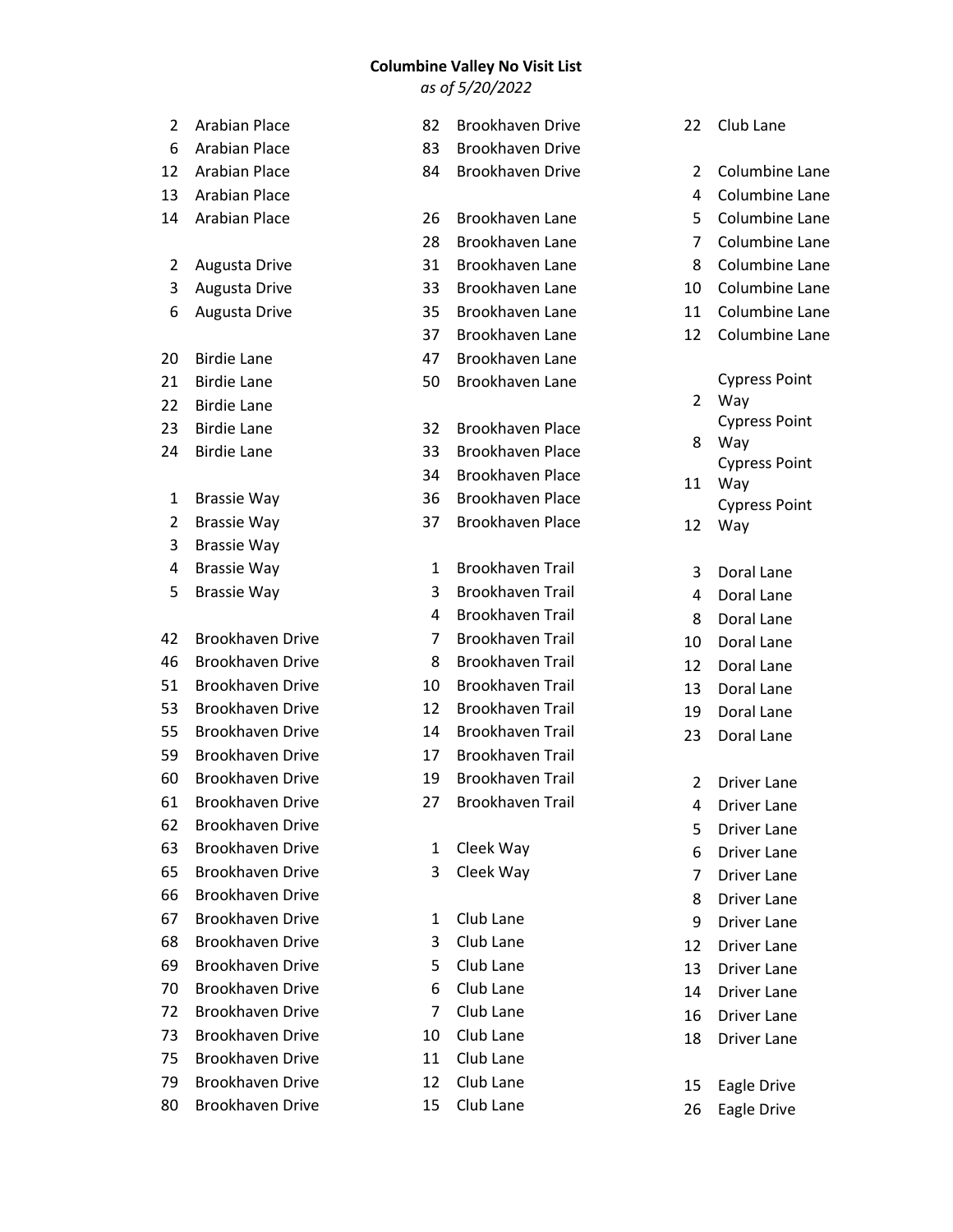## **Columbine Valley No Visit List**

*as of 5/20/2022*

| 28 | Eagle Drive  | 71             | Fairway Lane     | 6  | Par Circle           |
|----|--------------|----------------|------------------|----|----------------------|
| 31 | Eagle Drive  | 73             | Fairway Lane     | 8  | Par Circle           |
| 32 | Eagle Drive  | 74             | Fairway Lane     | 10 | Par Circle           |
| 36 | Eagle Drive  | 79             | Fairway Lane     |    |                      |
| 37 | Eagle Drive  | 82             | Fairway Lane     | 1  | Polo Club Drive      |
| 38 | Eagle Drive  | 83             | Fairway Lane     |    |                      |
| 39 | Eagle Drive  | 84             | Fairway Lane     | 4  | Riviera Court        |
| 40 | Eagle Drive  | 85             | Fairway Lane     | 10 | Riviera Court        |
| 41 | Eagle Drive  | 88             | Fairway Lane     | 11 | Riviera Court        |
| 47 | Eagle Drive  | 90             | Fairway Lane     |    |                      |
|    |              | 92             | Fairway Lane     | 7  | Spyglass Drive       |
| 4  | Fairway Lane | 94             | Fairway Lane     | 9  | Spyglass Drive       |
| 6  | Fairway Lane | 95             | Fairway Lane     | 11 | Spyglass Drive       |
| 7  | Fairway Lane |                |                  | 14 | Spyglass Drive       |
| 8  | Fairway Lane | $\overline{2}$ | Latigo Place     | 15 | Spyglass Drive       |
| 9  | Fairway Lane |                |                  | 17 | Spyglass Drive       |
| 10 | Fairway Lane | 8              | Lilhaven Lane    | 20 | Spyglass Drive       |
| 11 | Fairway Lane |                |                  | 21 | Spyglass Drive       |
| 12 | Fairway Lane | $\mathbf{1}$   | Middlefield Road | 22 | Spyglass Drive       |
| 13 | Fairway Lane | $\overline{7}$ | Middlefield Road | 24 | Spyglass Drive       |
| 19 | Fairway Lane | 13             | Middlefield Road | 25 | Spyglass Drive       |
| 23 | Fairway Lane |                |                  | 26 | Spyglass Drive       |
| 24 | Fairway Lane | $\mathbf{1}$   | Niblick Lane     | 28 | Spyglass Drive       |
| 26 | Fairway Lane | $\overline{2}$ | Niblick Lane     | 30 | Spyglass Drive       |
| 27 | Fairway Lane | 3              | Niblick Lane     | 35 | Spyglass Drive       |
| 29 | Fairway Lane | 5              | Niblick Lane     | 37 | Spyglass Drive       |
| 30 | Fairway Lane | $\overline{7}$ | Niblick Lane     | 39 | Spyglass Drive       |
| 31 | Fairway Lane | 9              | Niblick Lane     | 41 | Spyglass Drive       |
| 32 | Fairway Lane | 11             | Niblick Lane     | 45 | Spyglass Drive       |
| 33 | Fairway Lane | 12             | Niblick Lane     | 51 | Spyglass Drive       |
| 39 | Fairway Lane | 13             | Niblick Lane     | 53 | Spyglass Drive       |
| 41 | Fairway Lane | 15             | Niblick Lane     | 54 | Spyglass Drive       |
| 43 | Fairway Lane | 19             | Niblick Lane     | 56 | Spyglass Drive       |
| 45 | Fairway Lane | 21             | Niblick Lane     | 60 | Spyglass Drive       |
| 49 | Fairway Lane | 22             | Niblick Lane     | 64 | Spyglass Drive       |
| 55 | Fairway Lane | 27             | Niblick Lane     | 65 | Spyglass Drive       |
| 57 | Fairway Lane | 29             | Niblick Lane     | 67 | Spyglass Drive       |
| 59 | Fairway Lane | 31             | Niblick Lane     | 73 | Spyglass Drive       |
| 60 | Fairway Lane | 33             | Niblick Lane     | 77 | Spyglass Drive       |
| 61 | Fairway Lane | 37             | Niblick Lane     | 79 | Spyglass Drive       |
| 62 | Fairway Lane |                |                  | 85 | Spyglass Drive       |
| 65 | Fairway Lane | 1              | Par Circle       |    |                      |
| 70 | Fairway Lane | 4              | Par Circle       | 1  | <b>Village Court</b> |
|    |              |                |                  |    |                      |